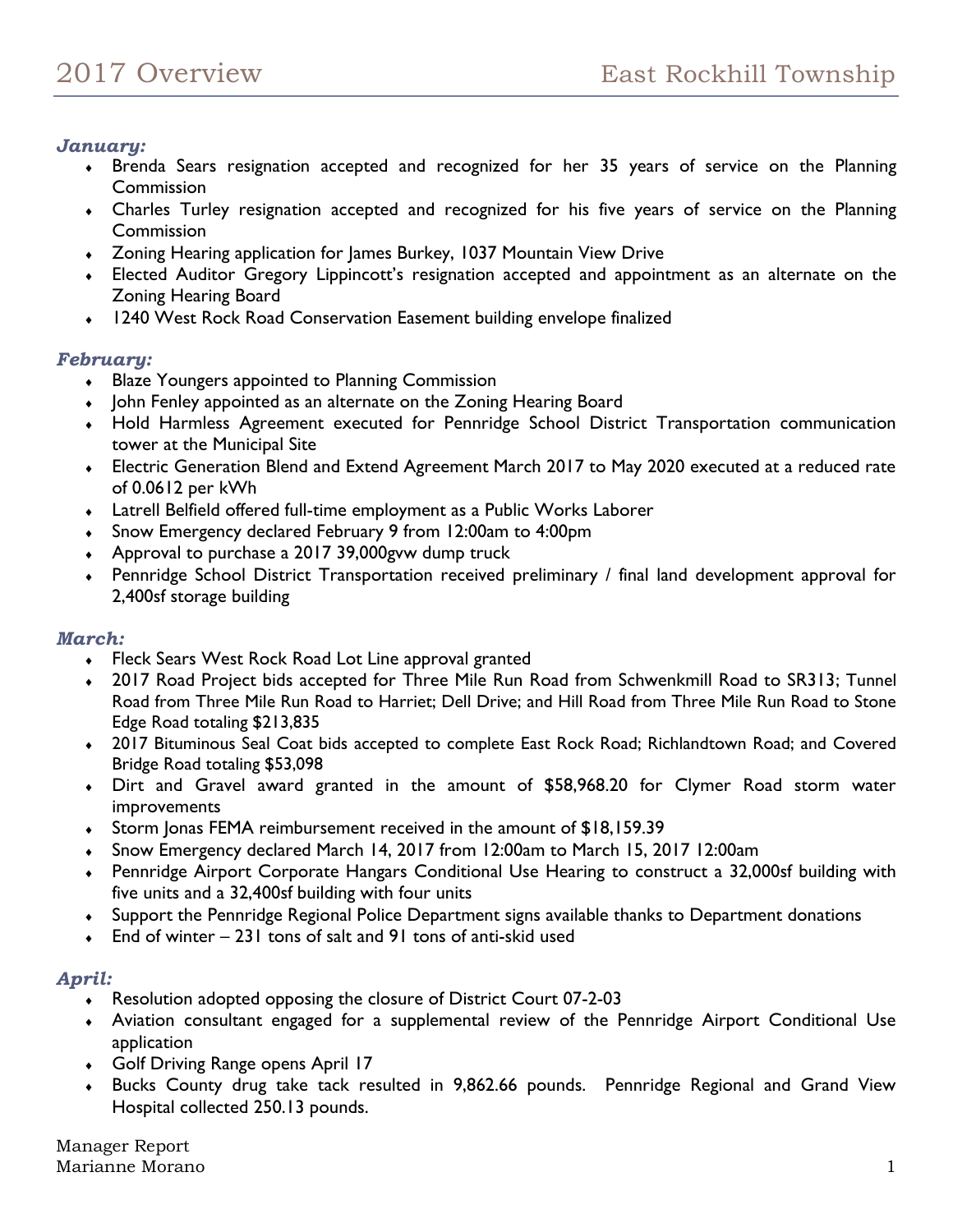### *May:*

- Updated Township website is launched offering real-time news notification
- Zoning Hearing application for Booth/Isopi, 3871 Sterner Mill Road
- Land Development amended waiver granted to construct a second accessory building prior to the main dwelling with requirements on Fifth Street
- Resolution adopted for Holding Tank rules and regulations
- 2016 Financial Report presented
- Foreman Farms, Butler Lane, received preliminary / final land development approval

#### *June:*

- Pines of Pennridge playground replacement approved
- Resident roadway sign request procedure enacted
- Barn at Markey Park annex known as the Moore Property approved to be removed
- Spring yard waste collection completed, 4 loads of chips
- Country Hunt small basin fence replaced
- Pennridge Airport Corporate Hangars Conditional Use Hearing Adjudication approved with conditions
- Pennridge Airport Corporate Hangars Land Development received preliminary / final approval

#### *July:*

- Fuel bids for 2017-2018 accepted
- Tom Aristide's resignation from the Planning Commission accepted

#### *August:*

- Zoning Hearing Application for Mehamanus Holdings 1419 Ridge Road
- Resolution adopted opposing Senate Bill 663 and House Bill 1469 to contract with three third party Uniform Construction Code agencies or allow applicants to use a separate third party agency to conduct inspections
- Golf driving range net replaced
- Axe Handle Road Conservation Easement totaling 35.9655 acres approved
- Bucks County closes Hill Road Bridge #352 for rehabilitation

### *September:*

- MS4 Stormwater Permit submitted to PA Department of Environmental Protection to meet Federal Clean Water National Pollutant Discharge Elimination System, PA Clean Streams Law
- Pennridge Airport Business Park Lot 2 final land development approval
- ◆ 2018 Preliminary budget review begins
- 2017-2018 salt bids awarded
- 2018 Minimum Municipal Obligation approved
- Fifth Street and Campus Drive signal changes per Perkasie Borough ARLE grant at Fifth Street and Blooming Glen Drive
- Robin Besch offered part-time seasonal employment for Crossing Guard position at Fifth Street and Campus Drive intersection
- Resolution adopted opposing operator based video gaming terminals
- FEMA Hazard Mitigation Plan approved
- Municipal Service checking account closed
- Ordinance 287 adopted Intergovernmental Agreement for recycling data collection 2017-2021
- Ordinance 288 adopted amending the snow emergency route and penalties

Manager Report Marianne Morano 2